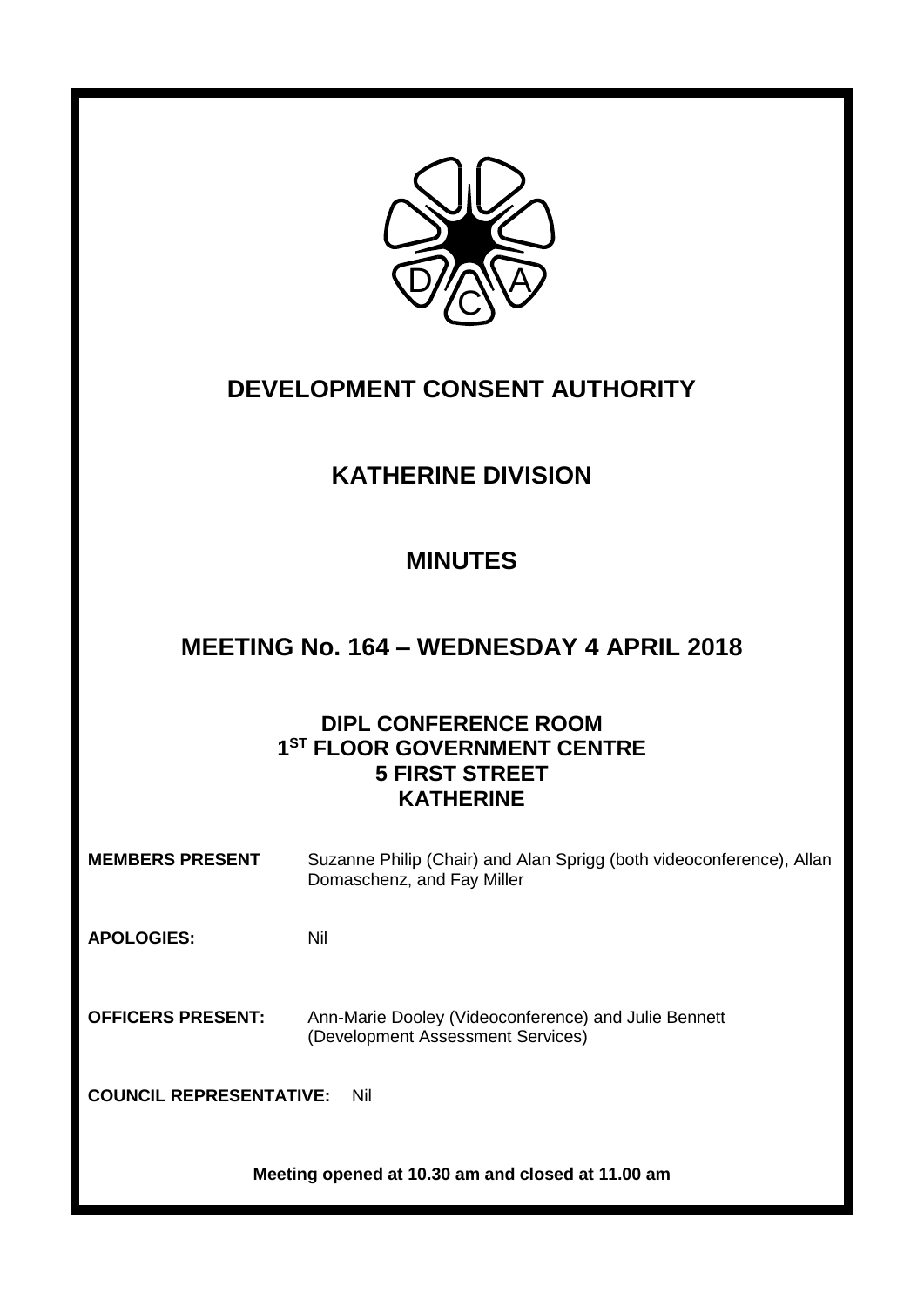**THE MINUTES RECORD OF THE EVIDENTIARY STAGE AND THE DELIBERATIVE STAGE ARE RECORDED SEPARATELY. THESE MINUTES RECORD THE DELIBERATIVE STAGE. THE TWO STAGES ARE GENERALLY HELD AT DIFFERENT TIMES DURING THE MEETING AND INVITEES ARE PRESENT FOR THE EVIDENTIARY STAGE ONLY.**

#### **ITEM 1 PART CHANGE OF USE FROM SHOWROOM SALES TO SHOP (UNITS 4 & 5) WITH MEZZANINE ADDITION TO EXISTING SHOWROOM SALES LOT 3235 (84) BICENTENNIAL ROAD, TOWN OF KATHERINE APPLICANT C.A.T CONTRACTORS PTY LTD**

Mr Clayton Holland (C.A.T Contractors Pty Ltd) attended.

**RESOLVED** That, the Development Consent Authority reduce the car parking requirements **14/18** pursuant to Clause 6.5.2 (Reduction in Parking Requirements) Northern Territory Planning Scheme and, pursuant to section 53(a) of the *Planning Act*, consent to the application to develop Lot 3235 (84) Bicentennial Road, Town of Katherine for the purpose of part change of use from showroom sales to shop and mezzanine addition to existing showroom sales, subject to the following conditions:

#### **CONDITION PRECEDENT**

- 1. Prior to the endorsement of plans and prior to commencement of works (including site preparation), amended plans to the satisfaction of the consent authority must be submitted to and approved by the consent authority. When approved, the plans will be endorsed and will then form part of the permit. The plans must be drawn to scale with dimensions and two copies must be provided. The plans must be generally in accordance with the plans submitted with the application but modified to show:
- a) the use of the mezzanine floor area for storage not display of goods; and
- b) a designated loading bay for the shop with dimensions to accommodate the intended delivery vehicle.

#### **GENERAL CONDITIONS**

- 2. The works carried out under this permit shall be in accordance with the drawings endorsed as forming part of this permit.
- 3. The owner of the land must enter into agreements with the relevant authorities for the provision of water supply, drainage, sewerage and electricity facilities, and telecommunication networks to the development shown on the endorsed plan in accordance with the authorities' requirements and relevant legislation at the time.
- 4. Any developments on or adjacent to any easements on site shall be carried out to the requirements of the relevant service authority to the satisfaction of the consent authority.
- 5. The loading and unloading of goods from vehicles must only be carried out on the land within the designated loading bay and must not disrupt the circulation and parking of vehicles on the land.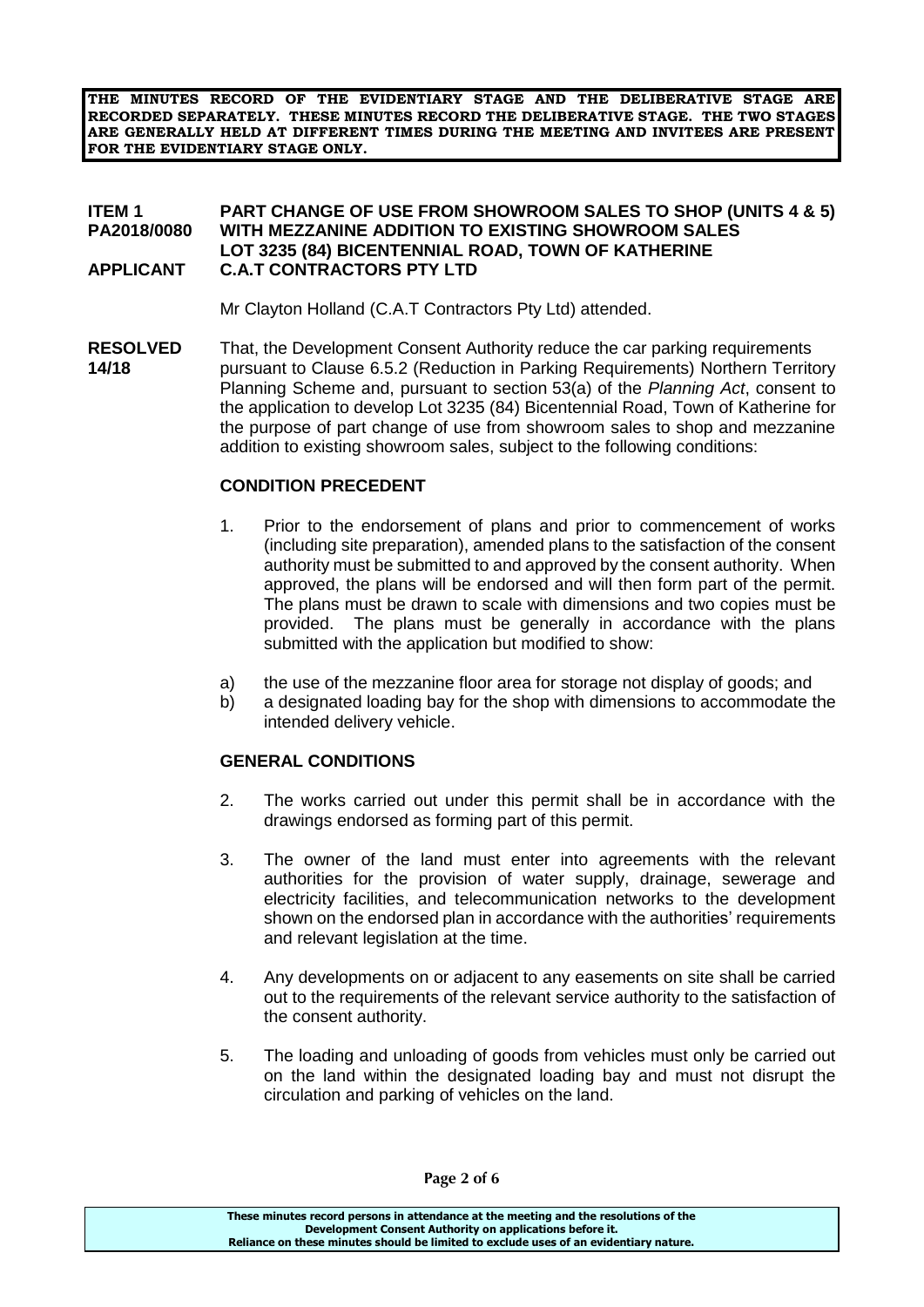### **NOTES:**

- 1. The Power and Water Corporation advises that the Water and Sewer Services **Development** Section [\(landdevelopmentnorth@powerwater.com.au\)](mailto:landdevelopmentnorth@powerwater.com.au) and Power Network Engineering Section [\(powerconnections@powerwater.com.au\)](mailto:powerconnections@powerwater.com.au) should be contacted via email a minimum of 1 month prior to construction works commencing in order to determine the Corporation's servicing requirements, and the need for upgrading of on-site and/or surrounding infrastructure.
- 2. Any proposed work (including the provision or connection of services) within, or impacting upon the Stuart Highway road reserve shall be in accordance with the standards and specifications of the Transport and Civil Services Division, Department of Infrastructure, Planning and Logistics. Design documents must be submitted to the Director Corridor Management, Transport and Civil Services Division for Road Agency Approval and no works are to commence prior to approval and receipt of a "Permit to Work Within a Road Reserve".
- 3. Upon completion of any works within or impacting upon the Stuart Highway road reserve, the road reserve shall be rehabilitated to the standards and requirements of the Department of Infrastructure, Planning and Logistics.
- 4. Any floodlighting or security lighting provided on site is to be shielded in a manner to prevent the lighting being noticeable or causing nuisance to Victoria Highway traffic.
- 5. The finish of any Prime Identification sign, if erected, shall be such that, if illuminated, day and night readability is the same and is of constant display (i.e. not flashing or variable message).

The sign shall be positioned:

- (a) so as not to create sun or headlight reflection to motorists; and
- (b) be located entirely (including foundations and aerially) within the subject lot.

### **REASONS FOR THE DECISION**

1. Pursuant to section 51(a) of the *Planning Act,* the consent authority must take into consideration the planning scheme that applies to the land to which the application relates.

In considering the objective in the Katherine Land Use Plan and the Katherine Planning Principles it is considered that there would be limited effect on the vitality of Katherine Terrace given the shop is a laundromat primarily intended to service industry (e.g. hospitality industry) and represents a change in use of part of an existing building from one commercial use to another.

Whilst there is inconsistency between the purpose of Zone GI (General Industry), and the proposed use of the land for a laundromat, being a non-industrial activity, the laundromat is unlikely to be impacted by future general industry uses in the area and is a small component of an existing approved non-industrial showroom sales development.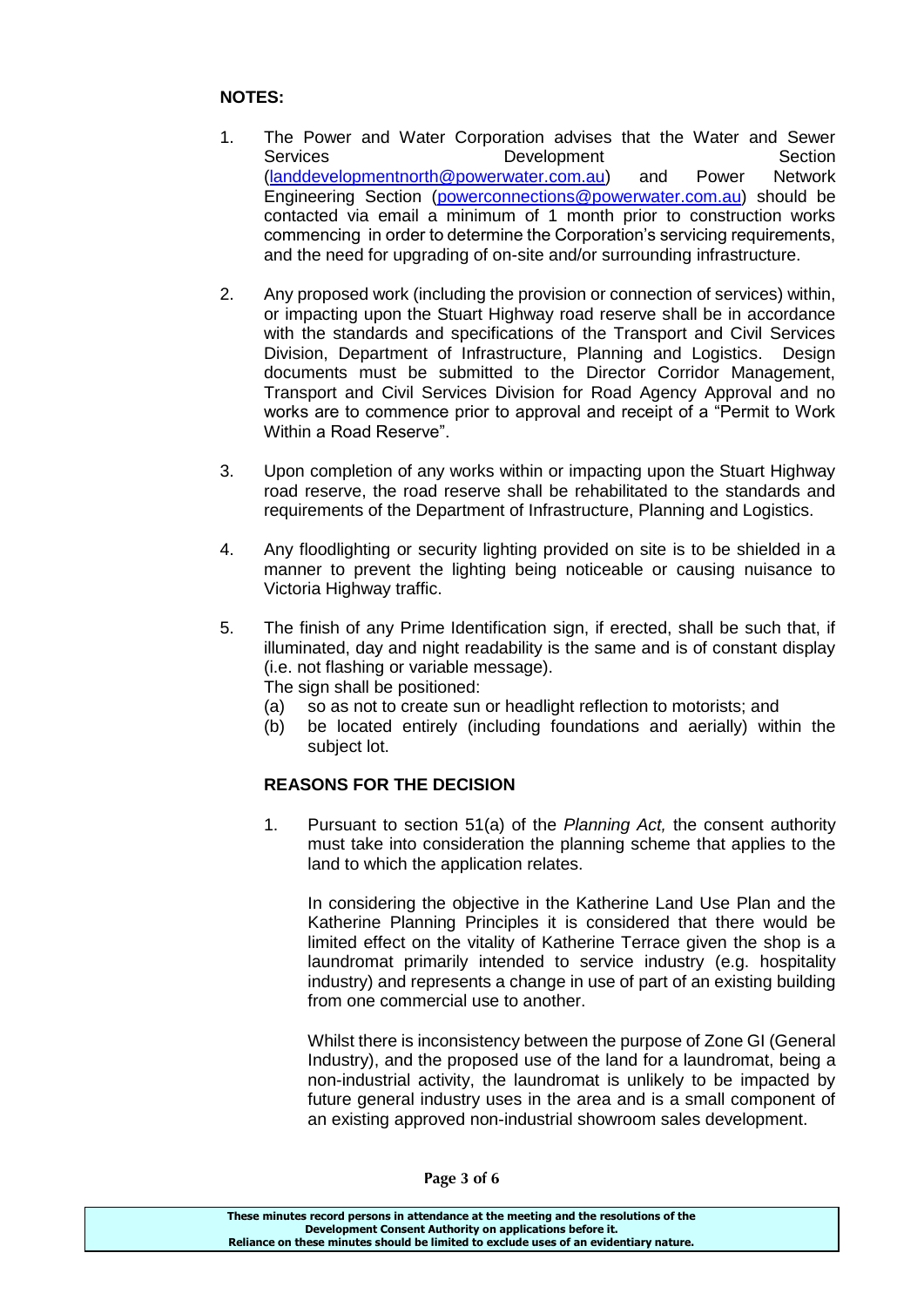The development of a part change of use from showroom sales to shop (laundromat) and mezzanine addition to existing showroom sales complies with Clause 8.1.1 (Shops in Zones CV, CL, LI, GI, DV, OR and CN) as the laundromat has an approximate area of 188  $m^2$ . Amended plans are required to show a loading bay to be set aside as part of the shop addition, which has dimensions to meet the needs of the delivery vehicle.

The car parking requirements are reduced as the mezzanine addition is not expected to increase parking demand and the existing parking area has sufficient capacity for the proposed shop addition.

2. Pursuant to section 51(j) of the *Planning Act*, the consent authority must take into consideration the capability of the land to which the proposed development relates to support the proposed development and the effect of the development on the land and on other land, the physical characteristics of which may be affected by the development.

The development will be connected to reticulated services and is within an existing building. The building is within a defined flood area however the finished floor level is above the Katherine River 1% Annual Exceedance Probability level, reducing the risk of exposure of property to the land constraint.

ACTION: Notice of Consent and Development Permit

#### **ITEM 2 SUBDIVISION TO CREATE TWO LOTS PA2018/0057 NT PORTION 6354 (37) EMUNGALAN ROAD, EMUNGALAN APPLICANT EARL JAMES AND ASSOCIATES**

Mr Kevin Dodd (Earl James and Associates) attended via video conference.

- **RESOLVED** That, pursuant to section 46(4)(b) of the *Planning Act*, the Development Consent **15/18** Authority defer consideration of the application to develop NT Portion 6354 (37) Emungalan Road, Emungalan for the purpose of subdivision to create two lots to require the applicant to provide the following additional information that the Authority considers necessary in order to enable the proper consideration of the application:
	- water demand calculations for all permitted uses within Zone LI (Light Industry);
	- water demand associated with the existing use within proposed Lot A; and
	- further details from a suitably qualified person, on the requirements associated with the existing and proposed on-site wastewater treatment system to demonstrate that:
		- a) the soils are suitable without detriment to the environment, and in particular to ground and surface waters; and
		- b) there is adequate area to dispose of any wastewater within the curtilage of the property.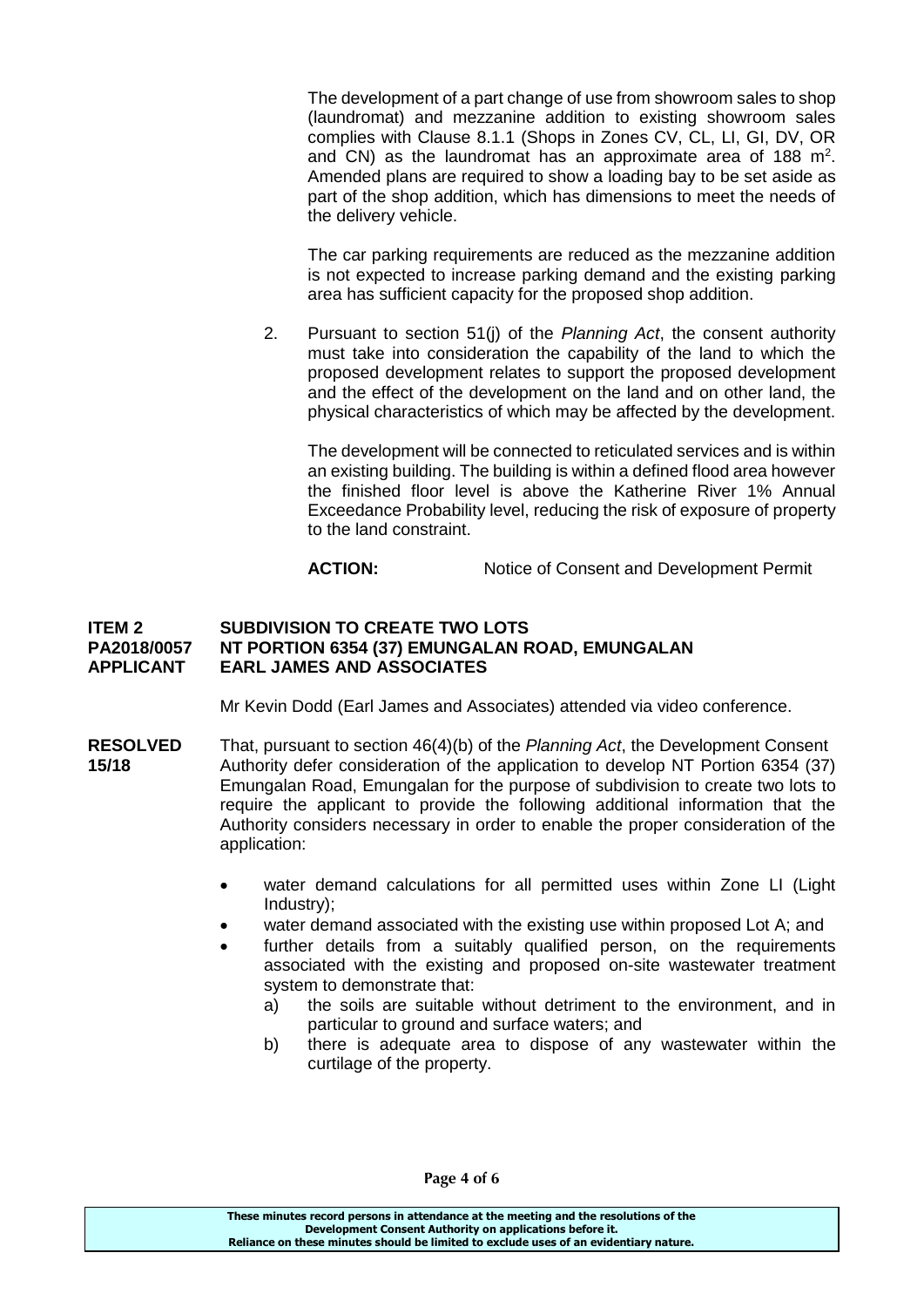In addition, the application is deferred to enable the Department of Infrastructure, Planning and Logistics to seek further advice from the Department of Environment and Natural Resources as to the impact of an additional bore to service proposed Lot B, in light of the effect of Section 14 of the *Water Act.*

### **REASONS FOR THE DECISION**

1. Pursuant to section 51(a) of the *Planning Act,* the consent authority must take into consideration the planning scheme that applies to the land to which the application relates.

The proposal to subdivide to create one additional industrial lot in excess of 1 ha in area in the absence of reticulated water or sewerage requires further consideration of water availability and soil suitability to support the use of the land in accordance with Zone (Light Industry).

The Katherine Land Use Plan identifies there is a lack of reticulated water currently in the area and that this is required to support further development in this locality. Future development may require a water extraction licence and the Department of Environment and Natural Resources advised that the resource is fully allocated, and any water over 5 mega litres per year would need to be secured by trade agreement with a person licenced to take groundwater in the same Aquifer zone.

The consent authority must take into account Clause 11.3.2 (Infrastructure in Industrial Subdivisions) of the Scheme, which ensures that industrial lots are integrated with required infrastructure. Specifically, industrial subdivision should provide for

- (a) connection to reticulated services; and
- (b) where no reticulated sewerage is available, demonstrate that the soils are suitable for the on-site absorption of effluent without detriment to the environment, and in particular to ground and surface waters.

The applicant has not provided ground verified evidence of soil suitability or considered the availability of water to support the future development of the land in accordance with Zone LI. The request for further information will provide the applicant with the opportunity to demonstrate reasons for consideration of a variation to Clause 11.3.2 (Infrastructure in Industrial Subdivisions) of the Scheme.

2. Pursuant to section 51(j) of the *Planning Act*, the consent authority must take into consideration the capability of the land to which the proposed development relates to support the proposed development and the effect of the development on the land and on other land, the physical characteristics of which may be affected by the development.

The applicant referred to land resource and contour mapping which indicate that the land is relatively flat and entirely consisting of well drained soils. Ground verified land resource information is required to confirm soil suitability for on-site wastewater disposal.